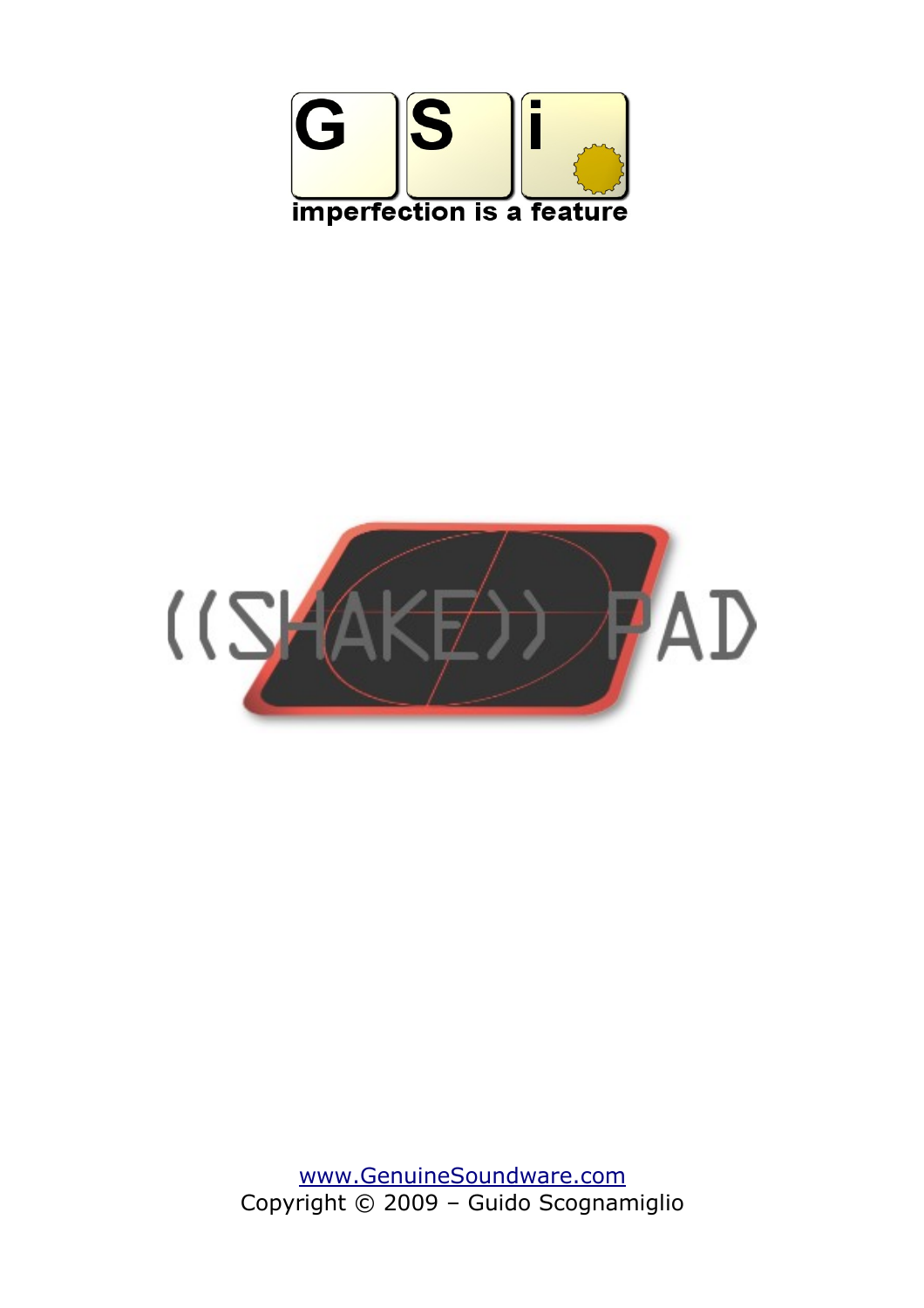Table of contents

- – [Welcome](#page-1-0)
- [Software description](#page-2-0)
- – [Installation](#page-3-0)
- – [Using the XY pad](#page-4-0)
- – [Effects overview](#page-5-0)
- – [MIDI](#page-6-0)
- – [License](#page-7-0)

## <span id="page-1-0"></span>**Welcome**

Thank you for your interest in ShakePad. If you are running the DEMO version, please test it carefully and contact GSi with any questions not covered by this manual. In order to save time trying to figure out how something is supposed to work, we highly recommend you read this manual before, or while, exploring ShakePad.

### **Demo Limitations**

Prior to being authorized, ShakePad will display an initialization screen on each startup. Click the "RUN DEMO" button to start using ShakePad in Demo Mode. All features are fully functional in Demo Mode, but a white noise burst will be added to the background for 2 seconds every 10 seconds.

If you like ShakePad, you can purchase an Activation Key by visiting the GSi website at www.genuinesoundware.com and following the instructions. You can also click the "BUY NOW" button in the initialization screen.



**PLEASE!** SUPPORT INDEPENDENT SOFTWARE DEVELOPERS by purchasing the software you use. Stay away from fraudulent websites that sell illegal copies of software for a fraction of the original cost and avoid the temptation to download software illegally from peer to peer networks. Your purchase can make the difference between an independent developer being able to create and support their software, and going out of business.

Please buy the software you use directly from the manufacturers' web stores or authorized resellers. If you can't afford the expensive, "big name" software, keep in mind that there is always an affordable alternative out there. Find those alternatives and avoid warez at all costs!

Thank you.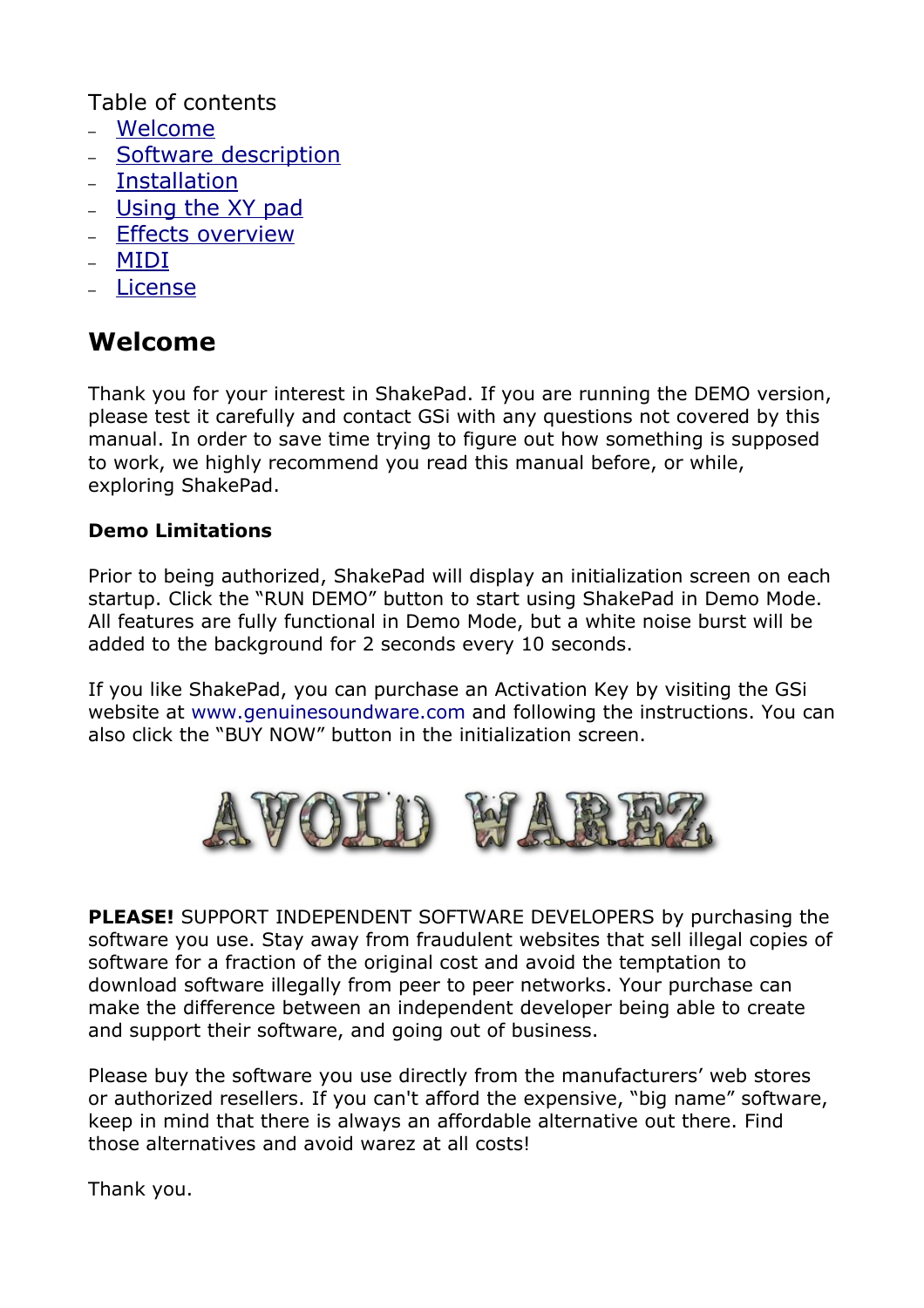# <span id="page-2-0"></span>**Software Description**

**ShakePad** is a virtual multi-effect unit intended for real time sound manipulation via an X/Y pad. It includes 50 different high quality effect algorithms with full stereo operation. Summary of main features:

- 50 high quality stereo effects
- X/Y Pad for multiple functions
- Adjustable release time from 0 to 10 seconds with variable rest point
- HOLD button
- Dry/Wet slider
- Real time parameter display
- Host Automation
- Easy MIDI Learn

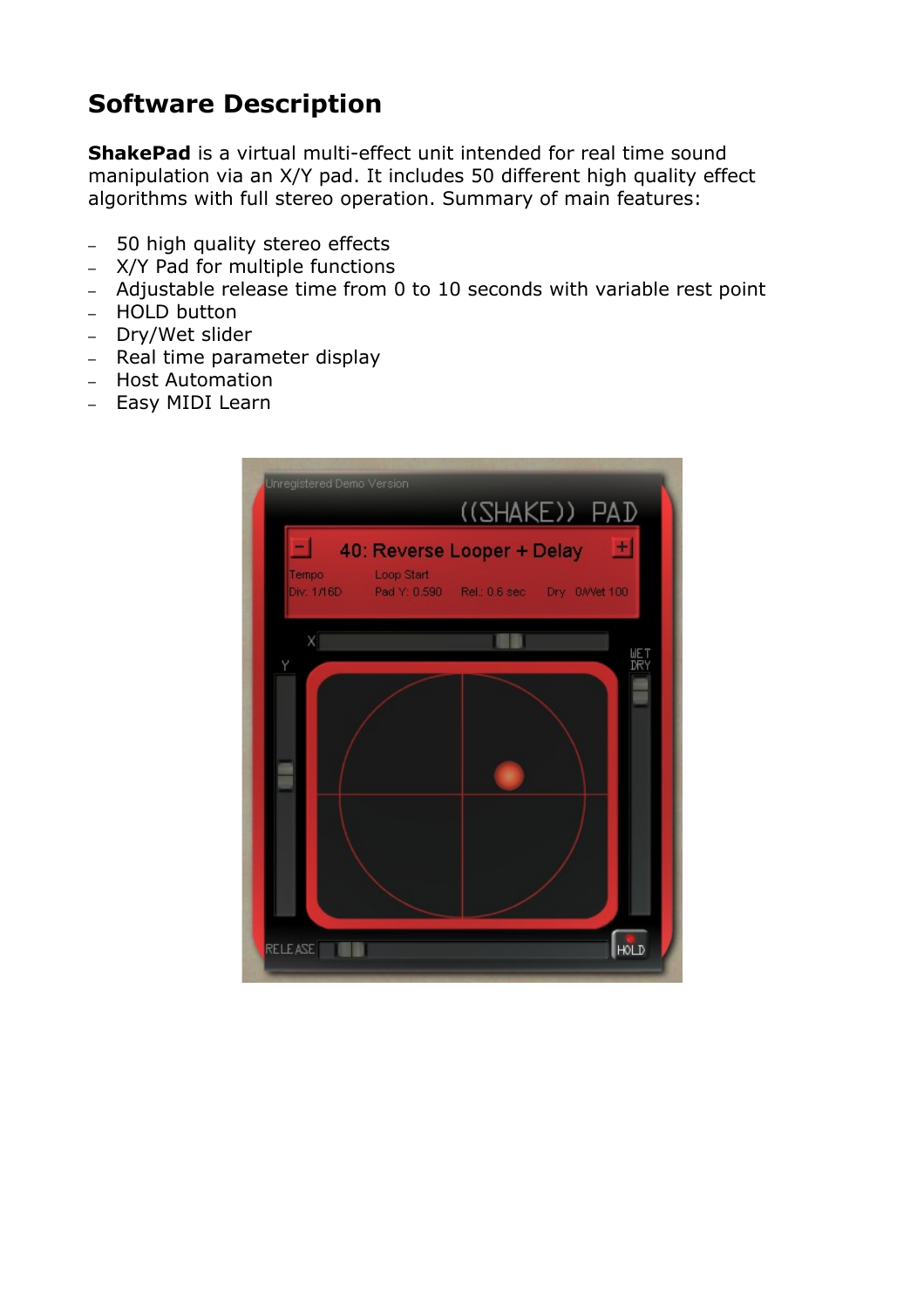# <span id="page-3-0"></span>**Installation**

#### **Minimum System Requirements**

- Microsoft Windows operating system: 98SE, XP, 2000, Vista
- Apple Mac with Intel CPU and OSX 10.4 or newer
- 900 MHz CPU with SSE2 instruction set
- $-$  RAM 512 Mb
- Stereo soundcard with low latency ASIO support
- A MIDI interface or MIDI controller keyboard
- A VST Host program

#### **Installation on a Windows PC**

Automatic Installation: Run the installer and follow the on-screen instructions.

Manual Installation: Download and extract the content of the ZIP file into the folder where your VST plugins are stored; typically: **C:\Program Files\Steinberg\VSTPlugins\**

#### **Installation on a Mac**

Download and double click the package installer then follow the on-screen instructions. Please make sure you have administrator rights when installing.

#### Authorizing Your Plugin

If you purchased an Authorization Key, you can unlock the demo by inserting your name and your license key directly into the initialization screen and clicking the REGISTER button. Clicking text that reads, "Unregistered Demo Version" will also bring up the initialization screen again. If successful, your name should now appear on the interface.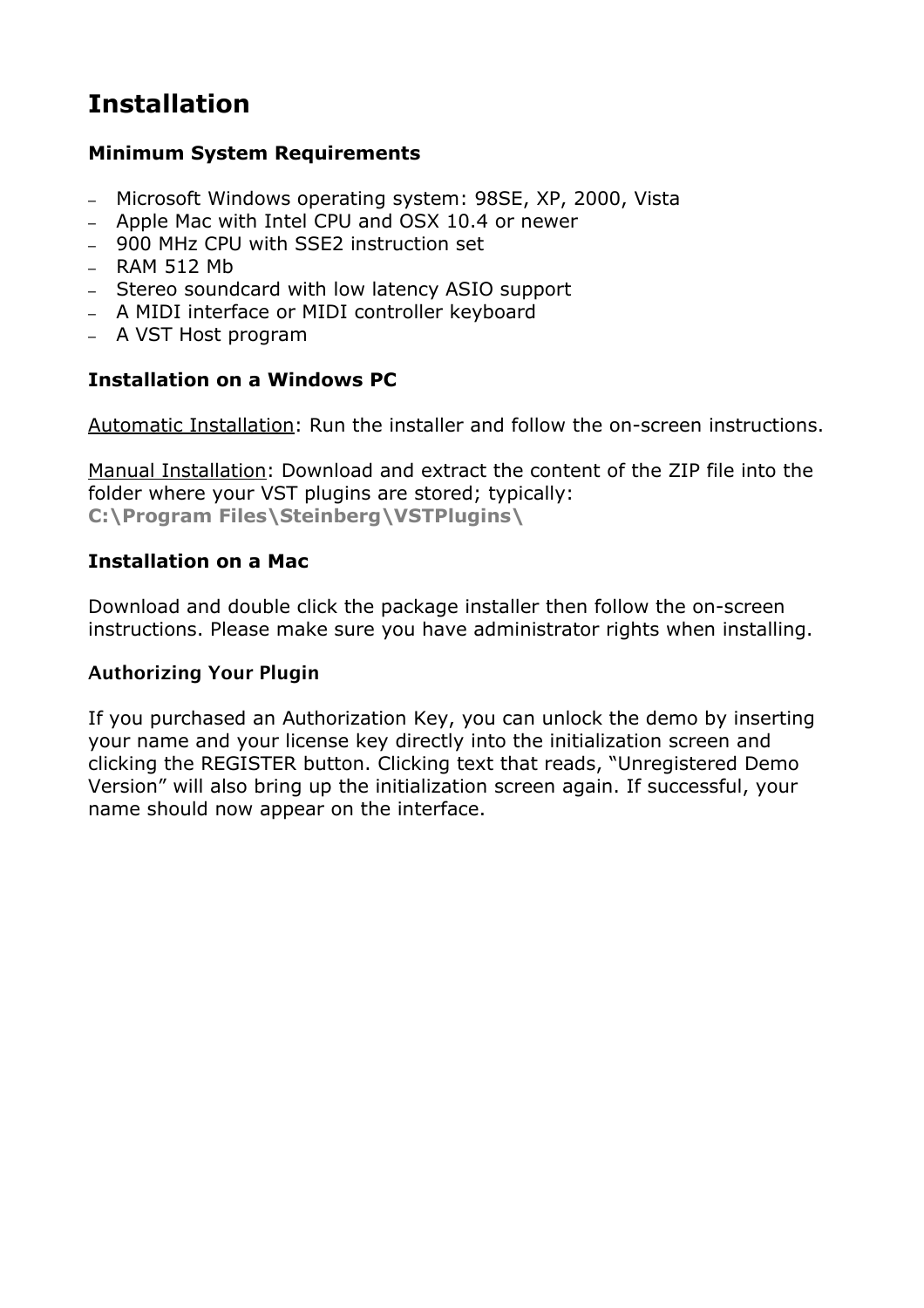# <span id="page-4-0"></span>**Using the X/Y Pad**

The X/Y Pad lets you control two different effect parameters at the same time by clicking and dragging the left mouse button and moving your mouse pointer over the pad surface. Clicking and dragging the mouse button is akin to moving your finger around an imaginary physical pad.

ShakePad allows the pad to be used in two ways: Hold Mode or Release Mode. Hold Mode causes the X/Y parameter values to hold in place after releasing the mouse button. You can activate Hold Mode by clicking the HOLD button.

When the HOLD button is off, ShakePad is in Release Mode. In this mode, the parameter values will return to the "rest point" every time you release the mouse button. The default rest point is 0,0, but this can be changed (more on that below). Please note that when the ball is at the 0,0 point ShakePad is in a bypass state, leaving the incoming signal unprocessed.

You can choose to change the default rest point by using the right mouse button. To do so, click on any point of the pad area with your right mouse button. This will have the same effect as activating the HOLD button over those coordinates, the only difference being that even when HOLD is off, the ball will always returns to that new rest point.

Use the Release slider to set the desired amount of time it will take the ball to return to the rest point.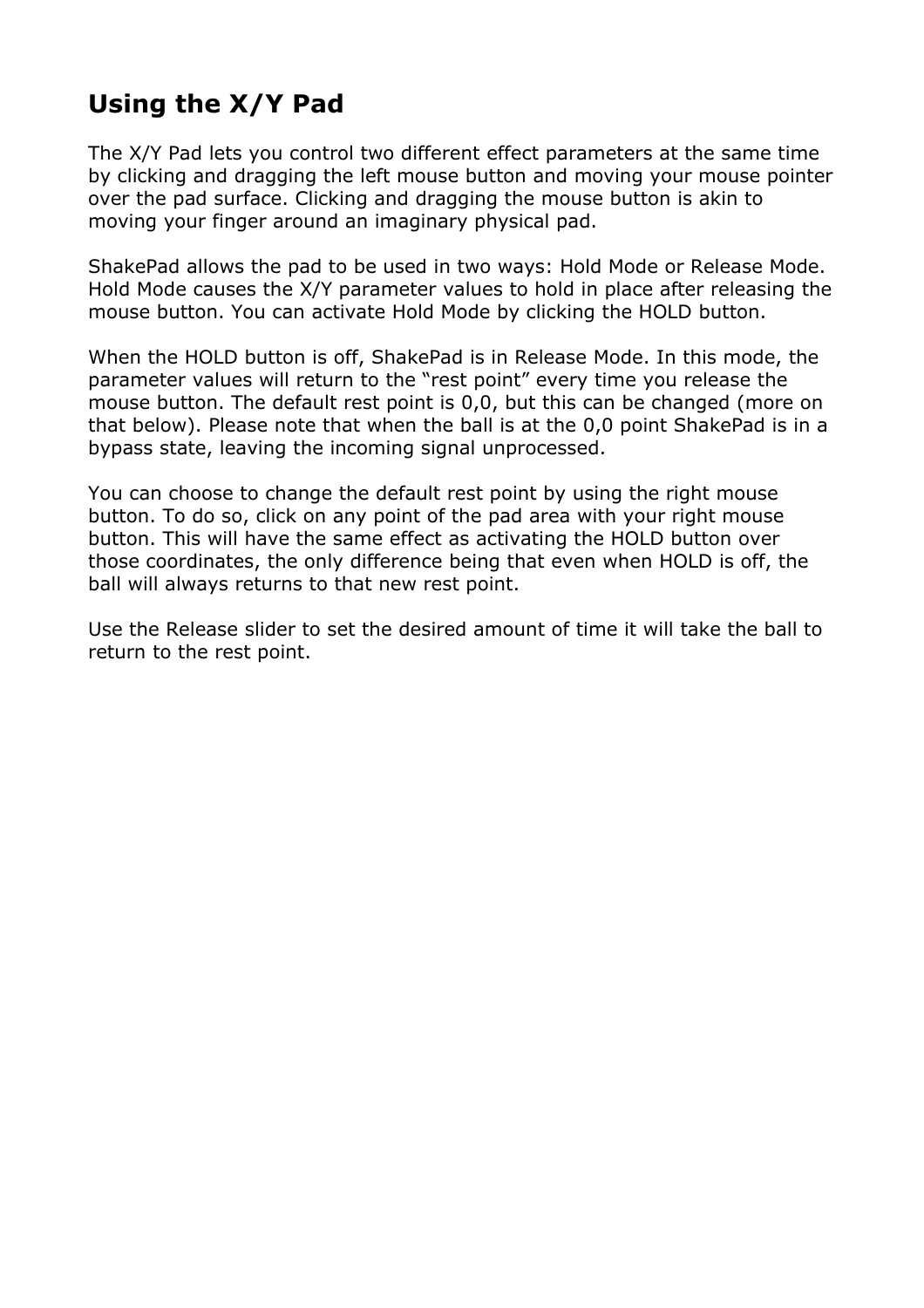## <span id="page-5-0"></span>**Effects overview**

ShakePad offers 50 different full stereo effect algorithms. You can click on the effect name in the middle top of the interface to select a new effect from the pop-down menu or use the  $+/-$  navigation buttons.

| <b>Supah LPF 36dB</b>          | <b>Fuzz Distortion</b>            |
|--------------------------------|-----------------------------------|
| <b>Supah LPF 24dB</b>          | <b>Ultra Distortion</b>           |
| Supah LPF + Delay              | Distortion + Delay                |
| <b>Supah HPF 36dB</b>          | <b>Ultra Compression</b>          |
| Supah HPF 24dB                 | <b>Ultra Compression + Delay</b>  |
| Supah HPF + Delay              | <b>Analog Echo</b>                |
| <b>Supah BPF 36dB</b>          | <b>Dual Analog Echo</b>           |
| <b>Supah BPF 24dB</b>          | <b>Triple Analog Echo</b>         |
| Supah BPF + Delay              | Trance Gate 1                     |
| <b>Supah Phaza 16 stages</b>   | Trance Gate + Delay 1             |
| Supah Phaza 12 stages          | Trance Gate + Phaser 1            |
| Supah Phaza + Delay            | Looper <sup>1</sup>               |
| <b>Supah Flanger</b>           | Looper + Delay $1$                |
| <b>Supah Flanger + Delay</b>   | Reverse Looper <sup>1</sup>       |
| <b>Phaser 2 stages</b>         | Reverse Looper + Delay 1          |
| <b>Phaser 6 stages</b>         | Sample And Scratch <sup>1</sup>   |
| <b>Manual Phaser 2 stages</b>  | Scratch + Delay <sup>1</sup>      |
| <b>Manual Phaser 6 stages</b>  | Scratch + Phaser 1                |
| <b>Manual Phaser 12 stages</b> | <b>Bit Crash</b>                  |
| <b>Manual Phaser 16 stages</b> | <b>Bit Crash + Delay</b>          |
| <b>Manual Flanger</b>          | XY Theremoon + Delay <sup>2</sup> |
| <b>3D Space Locator</b>        | Scary Synth + Delay <sup>2</sup>  |
| Auto Panner Square 1           | Voka Synth + Delay <sup>2</sup>   |
| <b>Auto Panner Triangle 1</b>  | Syren + Delay $2$                 |
| Auto Panner + Delay 1          | <b>RingMod + Decimator</b>        |

This is the complete list of all available effects:

#### **Notes**:

 $1$  These effects rely on sync'ing with the host tempo. If the host does not provide tempo information to the plugin, the effect can't operate.

² These effects can work without any incoming audio signal.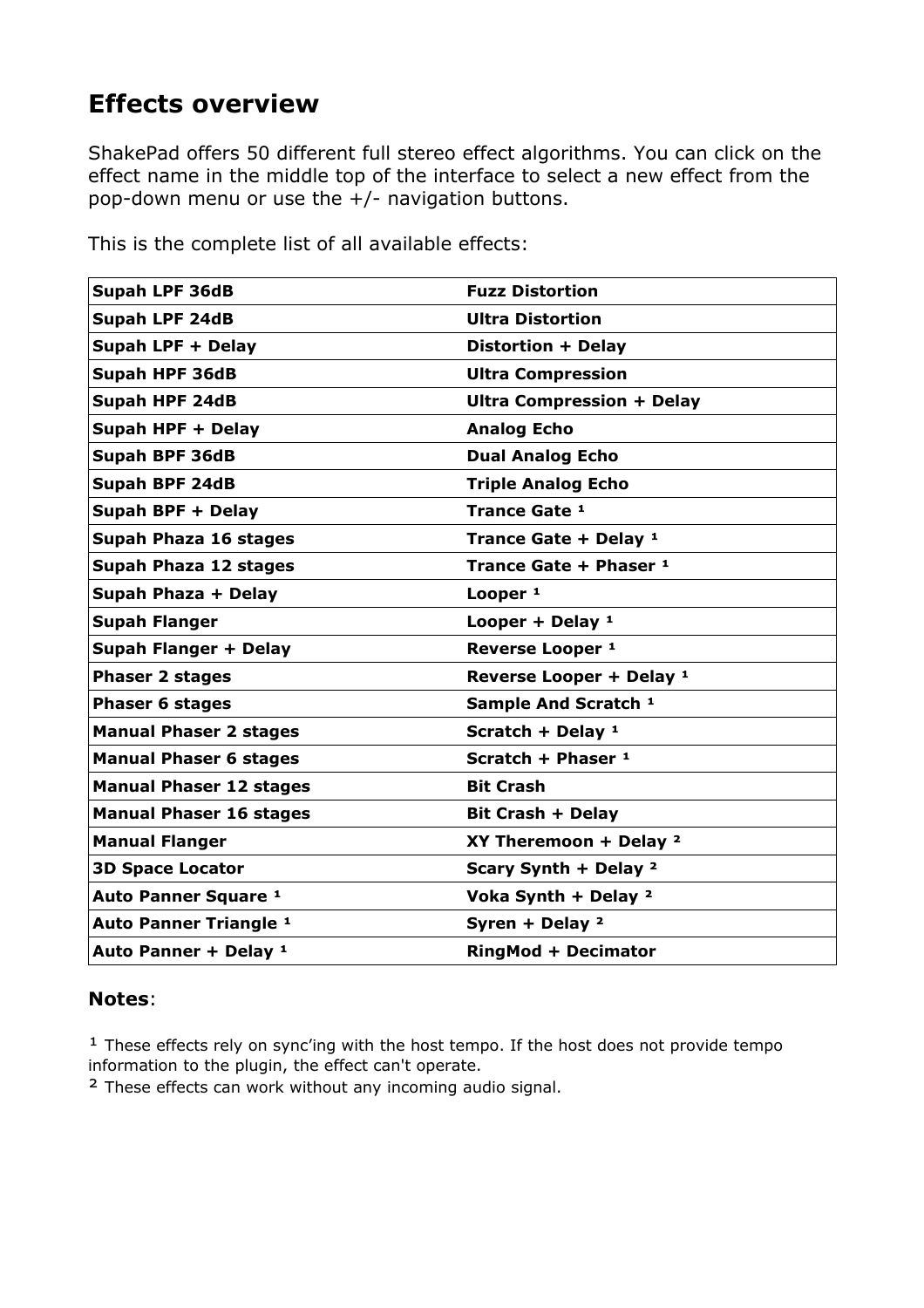## <span id="page-6-0"></span>**MIDI**

ShakePad has full MIDI Implementation. Each parameter can be freely assigned to a MIDI Continuous Controller (CC) thanks to the built in MIDI Learn feature.

### **Using MIDI Learn**

To use MIDI Learn, right-click on any control. A menu should pop-up where the mouse pointer is located. The first line in the menu shows the parameter name. The second line shows the CC number currently assigned to that parameter. If you click on an assigned MIDI CC  $#$ , any existing CC  $#$  is unassigned from that parameter. If there are no CC's assigned to that parameter, this line will read, "MIDI CC Not Assigned."



Click on the MIDI Learn row to activate the learn mode. Text will appear on the interface to inform you that ShakePad is waiting for an incoming MIDI CC message to assign to that control. Move any physical controller on your control

surface and that physical control will now be paired to that plugin parameter. If you want to abort this operation, right-click a control to bring up the MIDI Learn menu again then click "Cancel."

### **MIDI Values vs. Parameter values**

CC values of 0 represent the minimum or "OFF" state of any particular parameter, while 127 will represent the maximum or "ON" state.

### **MIDI Channels and MIDI Out**

ShakePad responds to all MIDI channels and sends MIDI CC messages on channel 1. This is particularly useful when using a control surface with LED ring knobs and motorized faders, so that every time you switch to a new preset, the control surface will update its controllers accordingly. MIDI OUT doesn't echo MIDI IN and automatically prevents unwanted loopbacks.